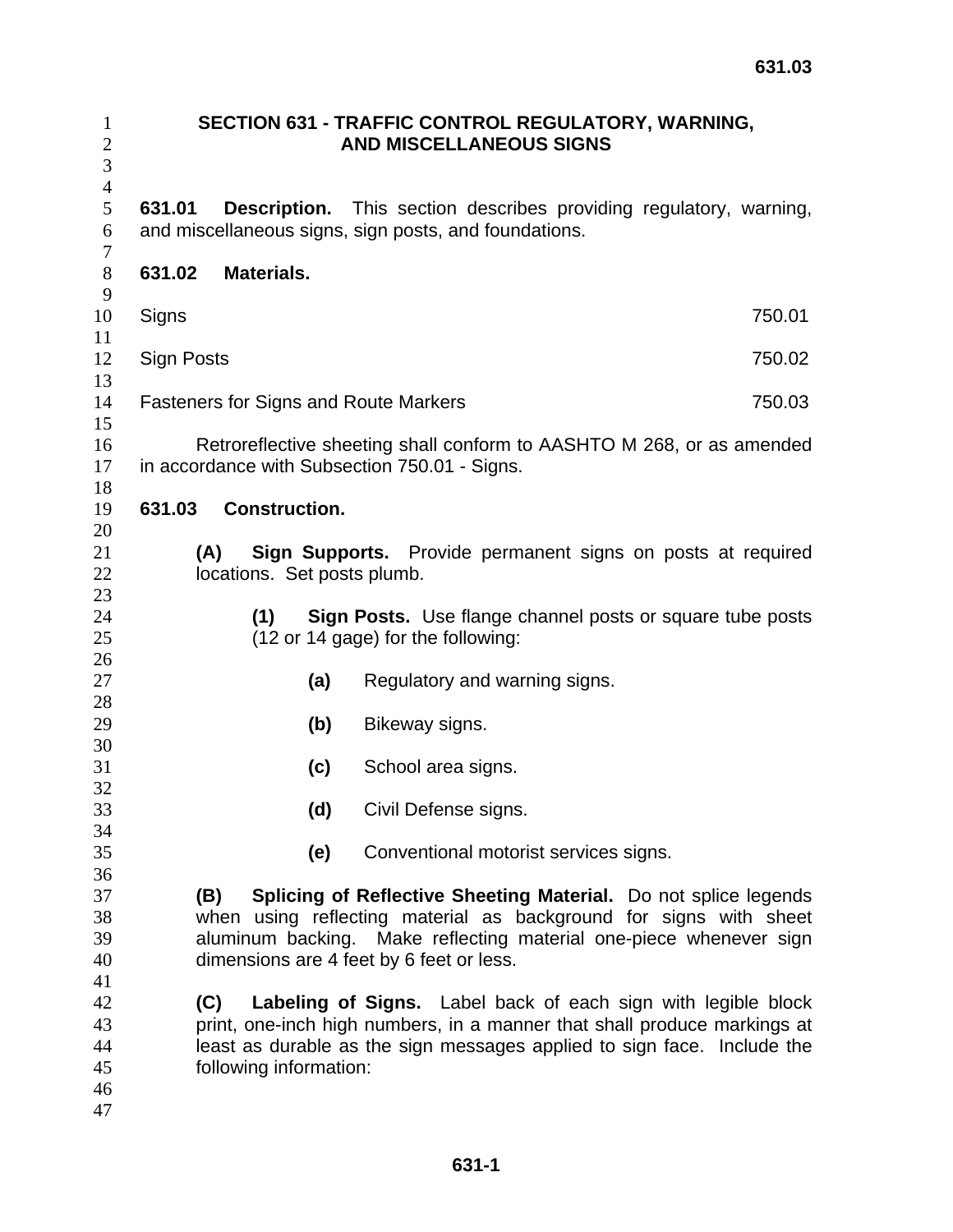| 47       | (1)                                                                                                                                                   | Route Number.                                                             |  |  |  |  |                                               |  |  |
|----------|-------------------------------------------------------------------------------------------------------------------------------------------------------|---------------------------------------------------------------------------|--|--|--|--|-----------------------------------------------|--|--|
| 48<br>49 | (2)                                                                                                                                                   | Mile Post (same as existing sign).                                        |  |  |  |  |                                               |  |  |
| 50       |                                                                                                                                                       |                                                                           |  |  |  |  |                                               |  |  |
| 51<br>52 | (3)                                                                                                                                                   | Date sign installed.                                                      |  |  |  |  |                                               |  |  |
| 53       | (D)                                                                                                                                                   | <b>Refurbishing Sign Panel.</b> Submit shop drawings at least 10          |  |  |  |  |                                               |  |  |
| 54       |                                                                                                                                                       | working days before beginning sign refurbishment. Complete each sign      |  |  |  |  |                                               |  |  |
| 55       |                                                                                                                                                       | panel within one working day.                                             |  |  |  |  |                                               |  |  |
| 56       |                                                                                                                                                       |                                                                           |  |  |  |  |                                               |  |  |
| 57       | (E)                                                                                                                                                   | <b>Removal of Existing Signs.</b> Remove, clean, and store existing       |  |  |  |  |                                               |  |  |
| 58       | regulatory, warning, and miscellaneous signs that will not be used in the<br>contract. The Engineer will designate signs to be stored or disposed of. |                                                                           |  |  |  |  |                                               |  |  |
| 59       |                                                                                                                                                       |                                                                           |  |  |  |  |                                               |  |  |
| 60<br>61 | (F)                                                                                                                                                   | <b>Relocation of Existing Signs.</b> Remove, clean, and fasten existing   |  |  |  |  |                                               |  |  |
| 62       |                                                                                                                                                       | regulatory, warning, and miscellaneous signs to be relocated to new posts |  |  |  |  |                                               |  |  |
| 63       |                                                                                                                                                       | or supports. Provide new materials such as posts, nuts, bolts, washers,   |  |  |  |  |                                               |  |  |
| 64       |                                                                                                                                                       | base support, brackets, and necessary hardware to reinstall existing      |  |  |  |  |                                               |  |  |
| 65       |                                                                                                                                                       | signs. Submit relocated sign locations.                                   |  |  |  |  |                                               |  |  |
| 66       |                                                                                                                                                       |                                                                           |  |  |  |  |                                               |  |  |
| 67       | 631.04<br><b>Measurement.</b>                                                                                                                         |                                                                           |  |  |  |  | Regulatory, warning, miscellaneous signs; and |  |  |
| 68       | relocation of existing regulatory, warning, and miscellaneous signs will be                                                                           |                                                                           |  |  |  |  |                                               |  |  |
| 69       | measured on a lump sum basis. Measurement for payment will not apply.                                                                                 |                                                                           |  |  |  |  |                                               |  |  |
| 70       |                                                                                                                                                       |                                                                           |  |  |  |  |                                               |  |  |
| 71<br>72 | 631.05<br>below at the contract price per pay unit. Payment will be full compensation for                                                             | <b>Payment.</b> The Engineer will pay for the accepted pay items listed   |  |  |  |  |                                               |  |  |
| 73       | the work prescribed in this section and the contract documents.                                                                                       |                                                                           |  |  |  |  |                                               |  |  |
| 74       |                                                                                                                                                       |                                                                           |  |  |  |  |                                               |  |  |
| 75       |                                                                                                                                                       | The Engineer will pay for each of the following pay item when included in |  |  |  |  |                                               |  |  |
| 76       | the proposal schedule:                                                                                                                                |                                                                           |  |  |  |  |                                               |  |  |
| 77       |                                                                                                                                                       |                                                                           |  |  |  |  |                                               |  |  |
| 78       | Pay Item                                                                                                                                              |                                                                           |  |  |  |  | <b>Pay Unit</b>                               |  |  |
| 79<br>80 | Regulatory Sign (10 Square Feet or Less)                                                                                                              |                                                                           |  |  |  |  |                                               |  |  |
| 81       |                                                                                                                                                       |                                                                           |  |  |  |  | Lump Sum                                      |  |  |
| 82       | Regulatory Sign (More than 10 Square Feet)                                                                                                            |                                                                           |  |  |  |  | Lump Sum                                      |  |  |
| 83       |                                                                                                                                                       |                                                                           |  |  |  |  |                                               |  |  |
| 84       | Warning Sign (10 Square Feet or Less)                                                                                                                 |                                                                           |  |  |  |  | Lump Sum                                      |  |  |
| 85       |                                                                                                                                                       |                                                                           |  |  |  |  |                                               |  |  |
| 86       | Warning Sign (More than 10 Square Feet)                                                                                                               |                                                                           |  |  |  |  | Lump Sum                                      |  |  |
| 87       |                                                                                                                                                       |                                                                           |  |  |  |  |                                               |  |  |
| 88<br>89 | ______________Sign                                                                                                                                    |                                                                           |  |  |  |  | Lump Sum                                      |  |  |
| 90       | Relocation of Existing _______________ Sign                                                                                                           |                                                                           |  |  |  |  | Lump Sum                                      |  |  |
| 91       |                                                                                                                                                       |                                                                           |  |  |  |  |                                               |  |  |
| 92       |                                                                                                                                                       |                                                                           |  |  |  |  |                                               |  |  |